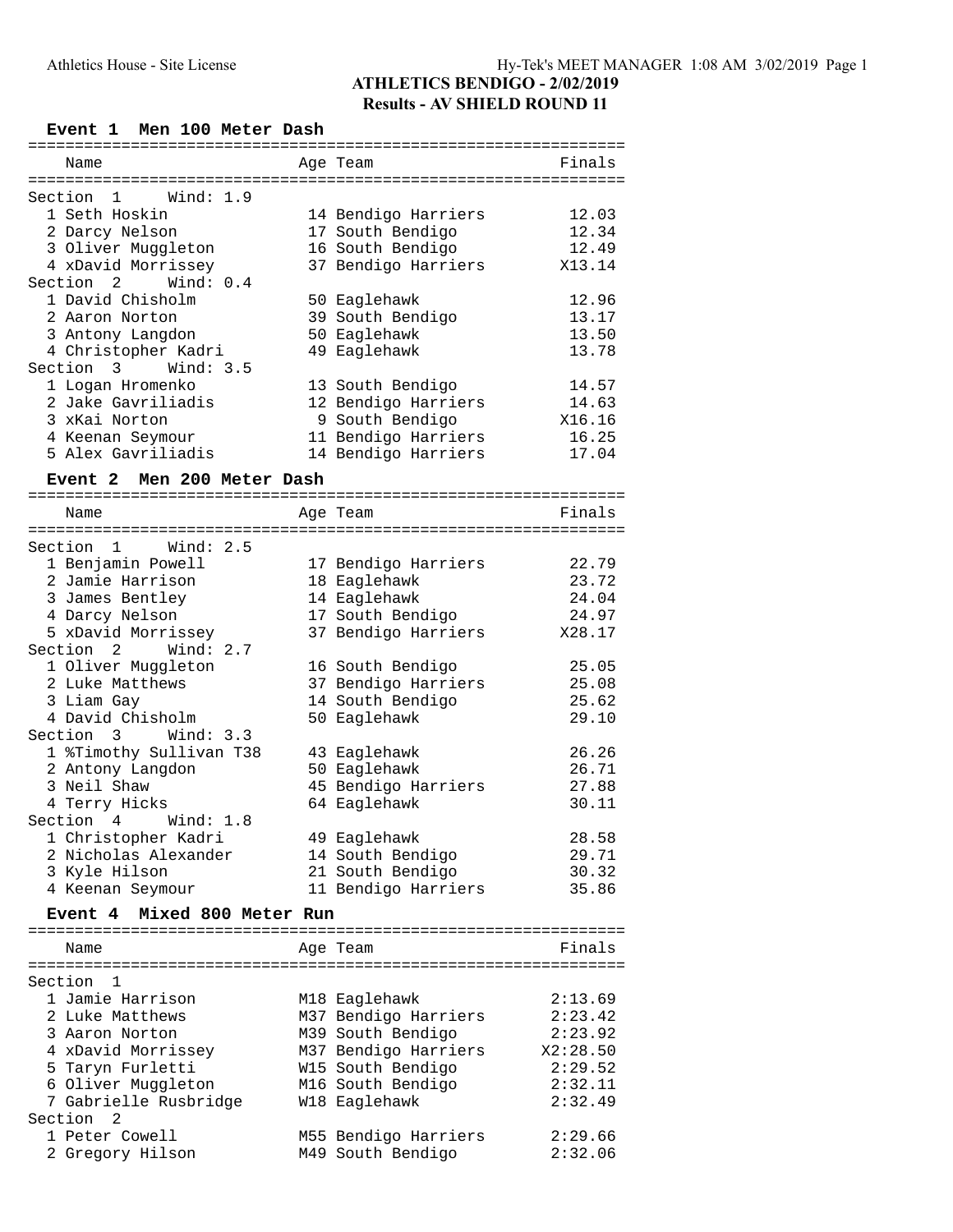| Mixed 800 Meter Run<br>Event 4                |          |                                          |                    |
|-----------------------------------------------|----------|------------------------------------------|--------------------|
| 3 Harrison Boyd                               |          | M13 Bendigo Harriers                     | 2:34.06            |
| 4 Megan Wilson                                |          | W12 South Bendigo                        | 2:40.74            |
| 5 Scarlett Southern                           |          | W11 South Bendigo                        | 2:45.18            |
| Section 3                                     |          |                                          |                    |
| 1 Craig Green                                 |          | M51 Bendigo University                   | 2:37.66            |
| 2 Tanner Fear                                 |          | M11 Bendigo University                   | 2:46.90            |
| 3 Phoebe Lonsdale                             |          | W13 Bendigo University                   | 2:48.43            |
| 4 Genevieve Nihill                            |          | W11 South Bendigo                        | 2:57.23            |
| 5 Charlotte Murphy                            |          | W13 Bendigo University                   | 2:57.79            |
| 6 Debby Kirne<br>7 Jazlin Fear                |          | W53 South Bendigo                        | 3:06.76<br>3:13.80 |
| Section 4                                     |          | W15 Bendigo University                   |                    |
| 1 Laura Kadri                                 |          | W16 Eaglehawk                            | 2:42.72            |
| 2 Mackenzie Southern                          |          | W13 South Bendigo                        | 3:11.69            |
| 3 Hunter Gill                                 |          | M70 Bendigo Harriers                     | 3:12.95            |
| 4 Brian Cornell                               |          | M65 Eaglehawk                            | 3:16.33            |
| 5 xAmalie Southern                            |          | W8 South Bendigo                         | X3:16.62           |
| 6 Belle Guillou                               |          | W12 South Bendigo                        | 3:16.64            |
| 7 Jackie Guillou                              |          | W49 South Bendigo                        | 3:21.32            |
| 8 Sandra Kadri                                |          | W48 Eaglehawk                            | 3:27.96            |
|                                               |          |                                          |                    |
| Mixed 3000 Meter Run<br><b>Event 6</b>        |          |                                          |                    |
| Name                                          |          | Age Team                                 | Finals             |
|                                               |          |                                          |                    |
| Section<br>1                                  |          |                                          |                    |
| 1 Peter Cowell                                |          | M55 Bendigo Harriers                     | 11:25.24           |
| 2 Eric Baker                                  |          | M56 Bendigo Harriers                     | 12:48.76           |
| 3 Debby Kirne                                 |          | W53 South Bendigo                        | 14:14.52           |
| 4 Hunter Gill                                 |          | M70 Bendigo Harriers                     | 14:53.43           |
| Mixed 400 Meter Hurdles<br><b>Event 11</b>    |          |                                          |                    |
|                                               |          |                                          |                    |
| Name                                          |          | Age Team                                 | Finals             |
| 1 David Chisholm                              |          | M50 Eaglehawk                            | 1:14.18            |
| 2 Gregory Hilson                              |          | M49 South Bendigo                        | 1:14.30            |
|                                               |          |                                          |                    |
| Mixed 1500 Meter Race Walk<br><b>Event 13</b> | -------- |                                          |                    |
| Name                                          |          | Age Team                                 | Finals             |
|                                               |          |                                          |                    |
| 1 Destiney Seymour                            |          | W14 Bendigo Harriers                     | 12:30.14           |
| Mixed 3000 Meter Race Walk<br><b>Event 14</b> |          |                                          |                    |
|                                               |          |                                          |                    |
| Name                                          |          | Age Team                                 | Finals             |
|                                               |          |                                          |                    |
| 1 Emily Noonan                                |          | W18 Collingwood                          | 18:50.48           |
| 2 Barbara Bryant                              |          | W64 Eaglehawk                            | 19:03.08           |
| 3 Annette Curtis                              |          | W62 South Bendigo                        | 23:33.21           |
| 4 John Watson                                 |          | M68 Bendigo Harriers                     | 24:10.77           |
| <b>Event 18</b><br>Women 100 Meter Dash       |          |                                          |                    |
|                                               |          |                                          |                    |
| Name                                          |          | Age Team                                 | Finals             |
| :===============                              |          |                                          |                    |
| 1<br>Wind: $0.4$<br>Section                   |          |                                          |                    |
| 1 Sophie Taylor<br>2 Gretel Holmes            |          | 23 Diamond Valley<br>14 Bendigo Harriers | 12.61<br>13.32     |
|                                               |          |                                          |                    |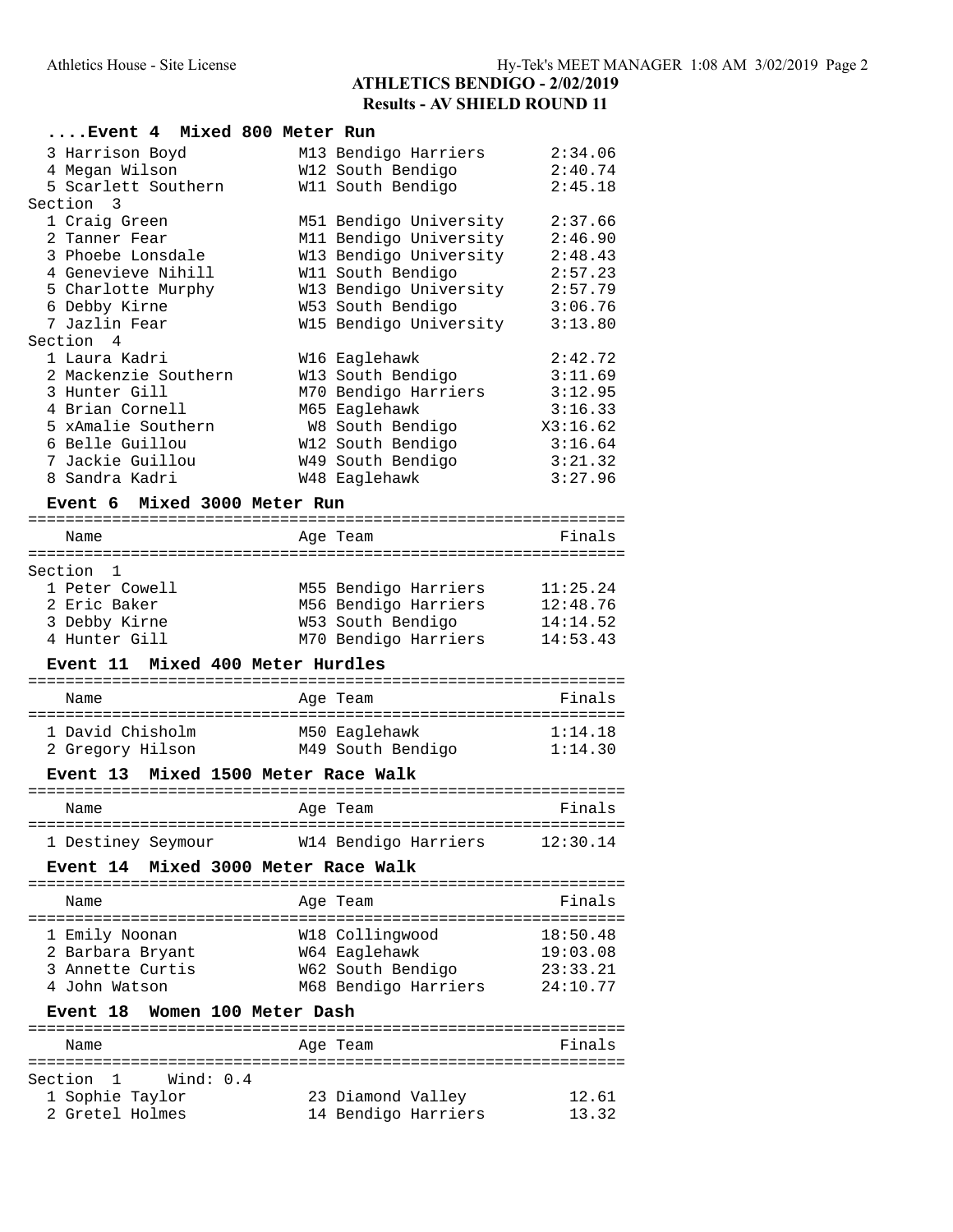| Women 100 Meter Dash<br>$\ldots$ .Event 18              |                                 |                 |
|---------------------------------------------------------|---------------------------------|-----------------|
| 3 Laura Kadri                                           | 16 Eaglehawk                    | 15.15           |
| Section 2<br>Wind: $0.7$                                |                                 |                 |
| 1 Jorja Van Den Berg                                    | 15 Bendigo University           | 13.55           |
| 2 Nyah Brits                                            | 14 Bendigo Harriers             | 13.69           |
| 3 Jorja Morrison                                        | 12 Eaglehawk                    | 13.71           |
| 4 Abbey Conquer                                         | 14 Bendigo Harriers             | 13.89           |
| 5 Monique Gavriliadis                                   | 14 Bendigo Harriers             | 13.96           |
| 6 Andrea Archibald                                      | 13 Eaglehawk                    | 14.08           |
| 7 Chelsea Tofful                                        | 17 Bendigo Harriers             | 15.47           |
| Section 3<br>Wind: $1.9$                                |                                 |                 |
| 1 Abbey Hromenko                                        | 16 South Bendigo                | 13.81           |
| 2 Gabrielle Rusbridge                                   | 18 Eaglehawk                    | 13.95           |
| 3 Allie Guillou                                         | 12 South Bendigo                | 14.35           |
| 4 Georgia Lee                                           | 14 Eaglehawk                    | 14.76           |
| 5 Ruby Hore                                             | 16 Bendigo Harriers             | 18.29           |
| Section 4<br>Wind: 2.1                                  |                                 |                 |
| 1 Mackenzie Southern                                    | 13 South Bendigo                | 15.23           |
| 2 Keely Farnell                                         | 20 South Bendigo                | 15.39           |
| 3 Carol Coad                                            | 57 South Bendigo                | 16.08           |
| 4 Jackie Guillou                                        | 49 South Bendigo                | 16.31           |
| 5 Jayne Norton                                          | 43 South Bendigo                | 17.33           |
| 6 Tammy Fear                                            | 45 Bendigo University           | 17.92           |
| 7 Destiney Seymour                                      | 14 Bendigo Harriers             | 19.65           |
| Event 19 Women 200 Meter Dash                           |                                 |                 |
|                                                         |                                 |                 |
|                                                         | Age Team                        | Finals          |
| Name                                                    |                                 |                 |
|                                                         |                                 |                 |
| Section 1 Wind: 2.2                                     |                                 |                 |
| 1 Gretel Holmes                                         | 14 Bendigo Harriers             | 26.71           |
| 2 Anastazia Robinson                                    | 16 Eaglehawk                    | 27.81           |
| 3 Jorja Morrison                                        | 12 Eaglehawk                    | 28.41           |
| 4 Abbey Conquer                                         | 14 Bendigo Harriers             | 28.62           |
| 5 Jorja Van Den Berg                                    | 15 Bendigo University           | 28.83           |
| 6 Gabrielle Rusbridge                                   | 18 Eaglehawk                    | 28.85           |
| Section 2 Wind: 3.2                                     |                                 |                 |
| 1 Monique Gavriliadis                                   | 14 Bendigo Harriers             | 29.13           |
| 2 Allie Guillou                                         | 12 South Bendigo                | 29.61           |
| 3 Genevieve Nihill                                      | 11 South Bendigo                | 29.62           |
| 4 Andrea Archibald                                      | 13 Eaglehawk                    | 30.03           |
| 5 Taryn Furletti                                        | 15 South Bendigo                | 30.88           |
| Section 3<br>Wind: $3.6$                                |                                 |                 |
| 1 Scarlett Southern                                     | 11 South Bendigo                | 30.54           |
| 2 Mackenzie Southern                                    | 13 South Bendigo                | 31.67           |
| 3 Belle Guillou<br>4 Carol Coad                         | 12 South Bendigo                | 32.20           |
|                                                         | 57 South Bendigo                | 32.62           |
| 5 Ruby Hore<br>$\overline{4}$<br>Section<br>Wind: $2.2$ | 16 Bendigo Harriers             | 32.98           |
|                                                         |                                 |                 |
| 1 Kathryn Heagney<br>2 Jackie Guillou                   | 68 Eaglehawk                    | 33.51           |
| 3 Leah Langtree                                         | 49 South Bendigo                | 33.53           |
| 4 xAmalie Southern                                      | 42 Eaglehawk                    | 34.40           |
| 5 Claire Noonan                                         | 8 South Bendigo<br>14 Eaglehawk | X35.24<br>35.69 |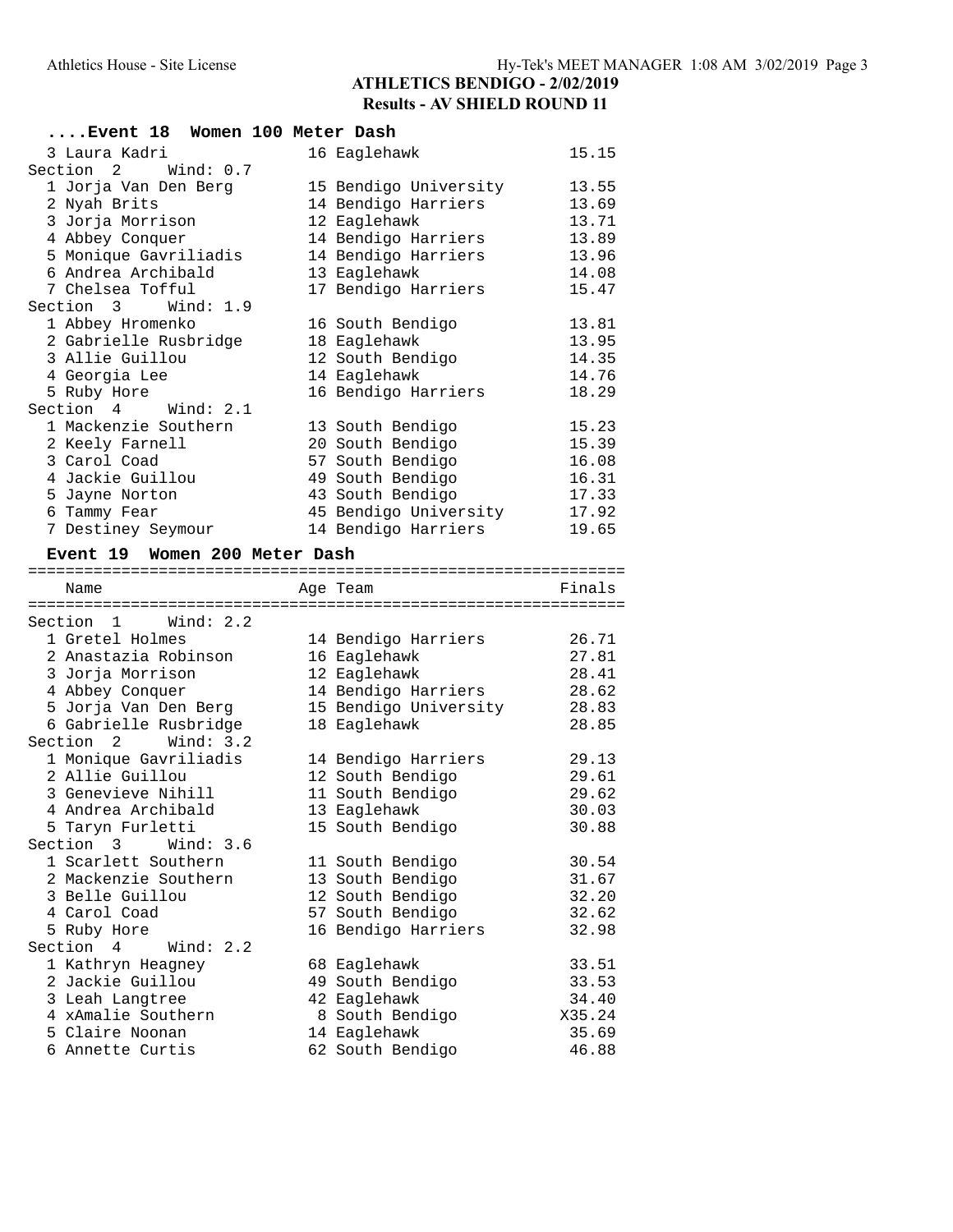## **Event 22 Mixed Hammer Throw**

|        | Name                                  |  | Age Team               | Finals            |  |  |  |
|--------|---------------------------------------|--|------------------------|-------------------|--|--|--|
|        |                                       |  |                        |                   |  |  |  |
| Flight | -1                                    |  |                        |                   |  |  |  |
|        | 1 Olivia Graham                       |  | W18 Eaglehawk          | 44.38m            |  |  |  |
|        | 2 Isabella Simonelli                  |  | W17 Collingwood        | 40.37m            |  |  |  |
|        | 3 Craig Graham                        |  | M53 Eaglehawk          | 30.62m            |  |  |  |
|        | 4 Ruby Hore                           |  | W16 Bendigo Harriers   | 20.81m            |  |  |  |
|        | 5 Sharon Barr                         |  | W57 Bendigo Harriers   | 19.43m            |  |  |  |
|        | 6 Peter Savage                        |  | M64 Eaglehawk          | 17.45m            |  |  |  |
|        | 7 Wendy Ennor                         |  | W61 Eaglehawk          | 11.07m            |  |  |  |
|        | -- Claire Noonan                      |  | W14 Eaglehawk          | FOUL              |  |  |  |
|        | Mixed Discus Throw<br><b>Event 23</b> |  |                        |                   |  |  |  |
|        | Name                                  |  | Age Team               | Finals            |  |  |  |
|        |                                       |  |                        |                   |  |  |  |
|        | 1 Anthony Messerle                    |  | M24 Bendigo University | 37.32m            |  |  |  |
|        | 2 Jake Gavriliadis                    |  | M12 Bendigo Harriers   | 36.73m            |  |  |  |
|        | 3 Isabella Simonelli                  |  | W17 Collingwood        | 35.03m            |  |  |  |
|        | 4 Terry Hicks                         |  | M64 Eaglehawk          | 32.00m            |  |  |  |
|        | 5 Jayne Norton                        |  | W43 South Bendigo      | 29.12m            |  |  |  |
|        | 6 Craig Graham                        |  | M53 Eaglehawk          | 25.68m            |  |  |  |
|        | 7 Belinda Seymour                     |  | W39 Bendigo Harriers   | 23.34m            |  |  |  |
|        | 8 Claire Noonan                       |  | W14 Eaglehawk          | 23.18m            |  |  |  |
|        | 9 Aaron Norton                        |  |                        |                   |  |  |  |
|        |                                       |  | M39 South Bendigo      | 22.86m            |  |  |  |
|        | 10 Olivia Graham                      |  | W18 Eaglehawk          | 22.60m            |  |  |  |
|        | 11 Neil Shaw                          |  | M45 Bendigo Harriers   | 22.33m            |  |  |  |
|        | 12 Alex Gavriliadis                   |  | M14 Bendigo Harriers   | 22.08m            |  |  |  |
|        | 13 Leah Langtree                      |  | W42 Eaglehawk          | 21.72m            |  |  |  |
|        | 14 Georgia Lee                        |  | W14 Eaglehawk          | 20.83m            |  |  |  |
|        | 15 Joan Self                          |  | W61 South Bendigo      | 18.60m            |  |  |  |
|        | 16 Trudy Haines                       |  | W48 South Bendigo      | 17.79m            |  |  |  |
|        | 17 Antony Langdon                     |  | M50 Eaglehawk          | 17.26m            |  |  |  |
|        | 18 Ruby Hore                          |  | W16 Bendigo Harriers   | 17.21m            |  |  |  |
|        | 19 Eric Baker                         |  | M56 Bendigo Harriers   | 15.20m            |  |  |  |
|        | 20 Jemma Norton                       |  | W12 South Bendigo      | 13.80m            |  |  |  |
|        | -- James Bentley                      |  | M14 Eaglehawk          | FOUL              |  |  |  |
|        | -- xKai Norton                        |  | M9 South Bendigo       | X17.16m           |  |  |  |
|        | Flight 2                              |  |                        |                   |  |  |  |
|        | 1 David Chisholm                      |  | M50 Eaglehawk          | 25.08m            |  |  |  |
|        | 2 Sharon Barr                         |  | W57 Bendigo Harriers   | 19.22m            |  |  |  |
|        | 3 Craig Green                         |  | M51 Bendigo University | 18.89m            |  |  |  |
|        | 4 Keely Farnell                       |  | W20 South Bendigo      | 18.53m            |  |  |  |
|        | 5 Christopher Kadri                   |  | M49 Eaglehawk          | 17.39m            |  |  |  |
|        | 6 Brian Cornell                       |  | M65 Eaglehawk          | 17.13m            |  |  |  |
|        | 7 Peter Savage                        |  | M64 Eaglehawk          | 16.71m            |  |  |  |
|        | 8 Gabrielle Rusbridge                 |  | W18 Eaglehawk          | 14.49m            |  |  |  |
|        | 9 Annette Curtis                      |  | W62 South Bendigo      | 12.49m            |  |  |  |
|        | 10 Wendy Ennor                        |  |                        | 10.66m            |  |  |  |
|        |                                       |  | W61 Eaglehawk          |                   |  |  |  |
|        | Event 24 Mixed High Jump              |  |                        |                   |  |  |  |
|        | Name                                  |  | Age Team               | Finals            |  |  |  |
|        |                                       |  |                        |                   |  |  |  |
| Flight | ı                                     |  |                        |                   |  |  |  |
|        | 1 James Woods                         |  | M15 South Bendigo      | 1.85m             |  |  |  |
|        | 2 James Miller                        |  | M16 Bendigo Harriers   | 1.75m             |  |  |  |
|        | 3 Darcy Nelson                        |  | M17 South Bendigo      | 1.55m             |  |  |  |
|        | 4 Abbey Hromenko                      |  | W16 South Bendigo      | 1.50 <sub>m</sub> |  |  |  |
|        | 5 Gregory Hilson                      |  | M49 South Bendigo      | 1.45m             |  |  |  |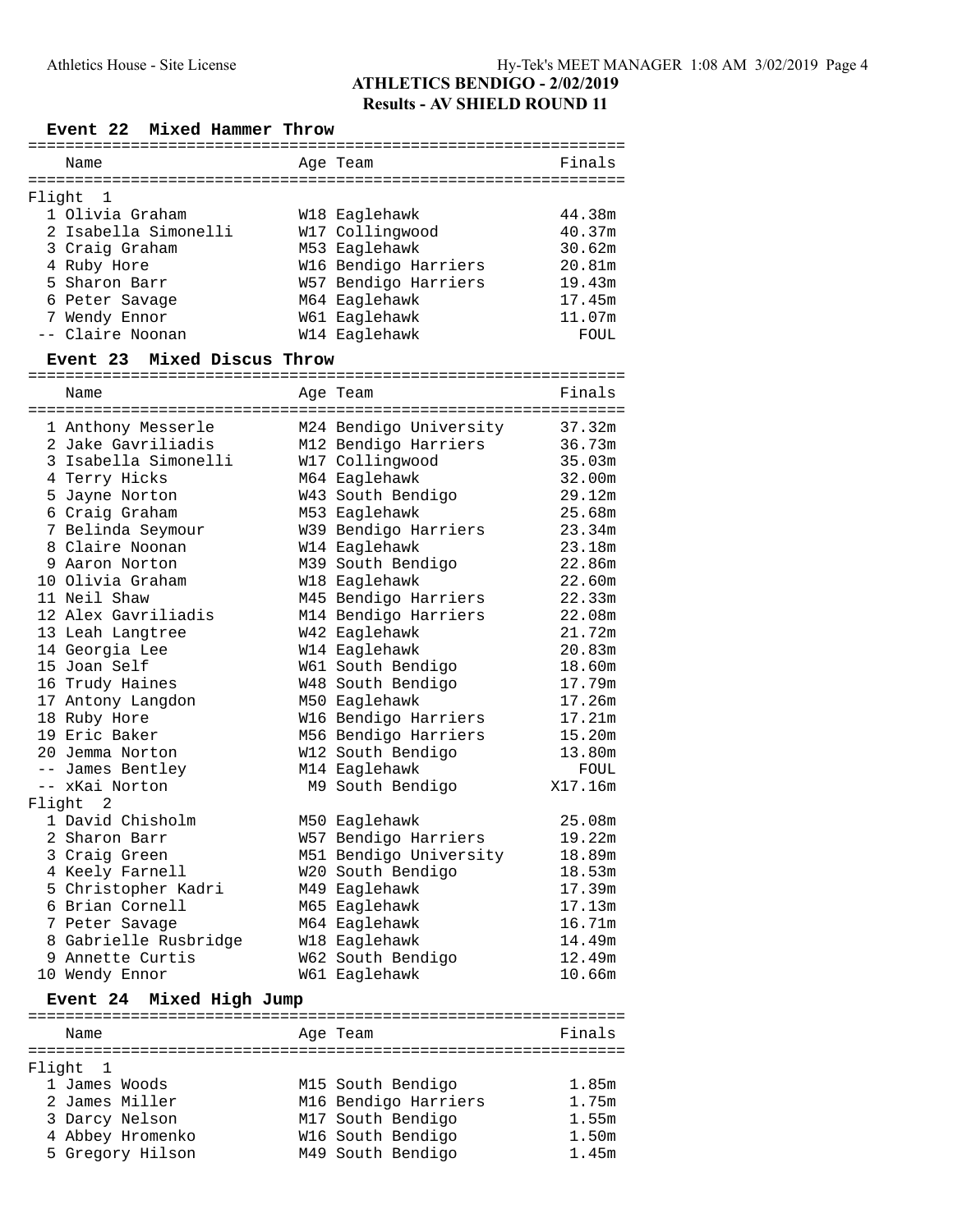| Event 24 Mixed High Jump                              |                                           |                   |            |
|-------------------------------------------------------|-------------------------------------------|-------------------|------------|
| 5 Jade Richardson                                     | W17 Bendigo Harriers                      | 1.45m             |            |
| Flight<br>2<br>1 David Chisholm                       | M50 Eaglehawk                             | 1.30m             |            |
| Flight<br>$\overline{\mathbf{3}}$<br>1 Keenan Seymour | M11 Bendigo Harriers                      | 1.15m             |            |
| 2 Eric Baker                                          | M56 Bendigo Harriers                      | 1.05m             |            |
| Event 27 Mixed Pole Vault                             |                                           |                   |            |
| Name                                                  | Age Team                                  | Finals            |            |
| Flight 1                                              |                                           |                   |            |
| 1 James Woods                                         | M15 South Bendigo                         | 4.35m             |            |
| 2 Logan Hromenko                                      | M13 South Bendigo                         | 2.20m             |            |
| 3 Trudy Haines                                        | W48 South Bendigo                         | 1.60m             |            |
| Event 28 Mixed Shot Put                               |                                           |                   |            |
| Name                                                  | Age Team                                  | Finals            |            |
|                                                       |                                           |                   |            |
| 1 Jake Gavriliadis                                    | M12 Bendigo Harriers                      | 12.78m            |            |
| 2 Monique Gavriliadis                                 | W14 Bendigo Harriers                      | 10.92m            |            |
| 3 Terry Hicks                                         | M64 Eaglehawk                             | 8.72m             |            |
| 4 Jayne Norton                                        | W43 South Bendigo                         | 8.57m             |            |
| 5 Neil Shaw                                           | M45 Bendigo Harriers                      | 8.05m             |            |
| 6 Aaron Norton                                        | M39 South Bendigo                         | 7.83m             |            |
| 7 Harry Roberts                                       | M13 Eaglehawk                             | 7.46m             |            |
| 8 Alex Gavriliadis                                    | M14 Bendigo Harriers                      | 7.15m             |            |
| 9 Christopher Kadri<br>Flight 2                       | M49 Eaglehawk                             | 6.01 <sub>m</sub> |            |
| 1 Belinda Seymour                                     | W39 Bendigo Harriers                      | 9.67m             |            |
| 2 Keely Farnell                                       | W20 South Bendigo                         | 6.87m             |            |
| 3 Joan Self                                           | W61 South Bendigo                         | 6.54m             |            |
| 4 Emily Noonan                                        | W18 Collingwood                           | 6.31m             |            |
| 5 Jemma Norton                                        | W12 South Bendigo                         | 6.01m             |            |
| 6 Destiney Seymour                                    | W14 Bendigo Harriers                      | 5.62m             |            |
| 7 %Timothy Sullivan F00                               | M43 Eaglehawk                             | 5.44m             |            |
| 8 Barbara Bryant                                      | W64 Eaglehawk                             | 4.97m             |            |
| 9 Keenan Seymour                                      | M11 Bendigo Harriers                      | 4.20m             |            |
| -- xKai Norton                                        | M9 South Bendigo                          | X5.85m            |            |
| Event 29 Mixed Triple Jump                            |                                           |                   |            |
| Name                                                  | Age Team                                  | Finals            | Wind       |
|                                                       |                                           |                   |            |
| Flight<br>1                                           |                                           |                   |            |
| 1 David Chisholm                                      | M50 Eaglehawk                             | 9.68m             | 3.1        |
| 2 Logan Hromenko                                      | M13 South Bendigo                         | 8.43m             | 1.7        |
| 3 Phoebe Lonsdale                                     | W13 Bendigo University                    | 7.52m             | 1.6        |
| 4 Tammy Fear                                          | W45 Bendigo University                    | 6.78m             | 1.0        |
| -- Mason Fullerton                                    | M11 Eaglehawk                             | FOUL              |            |
| Flight<br>2<br>1 Seth Hoskin                          |                                           |                   |            |
| 2 Liam Gay                                            | M14 Bendigo Harriers<br>M14 South Bendigo | 11.03m<br>10.39m  | 0.5<br>0.4 |
| 3 Darcy Nelson                                        | M17 South Bendigo                         | 10.26m            | 1.9        |
| 4 Harry Roberts                                       | M13 Eaglehawk                             | 10.04m            | 1.5        |
| 5 Abbey Hromenko                                      | W16 South Bendigo                         | 9.95m             | 1.8        |
| 6 Jorja Morrison                                      | W12 Eaglehawk                             | 9.20m             | $+0.0$     |
| -- Allie Guillou                                      | W12 South Bendigo                         | FOUL              |            |
| -- Chelsea Tofful                                     | W17 Bendigo Harriers                      | ${\tt FOUL}$      |            |
|                                                       |                                           |                   |            |